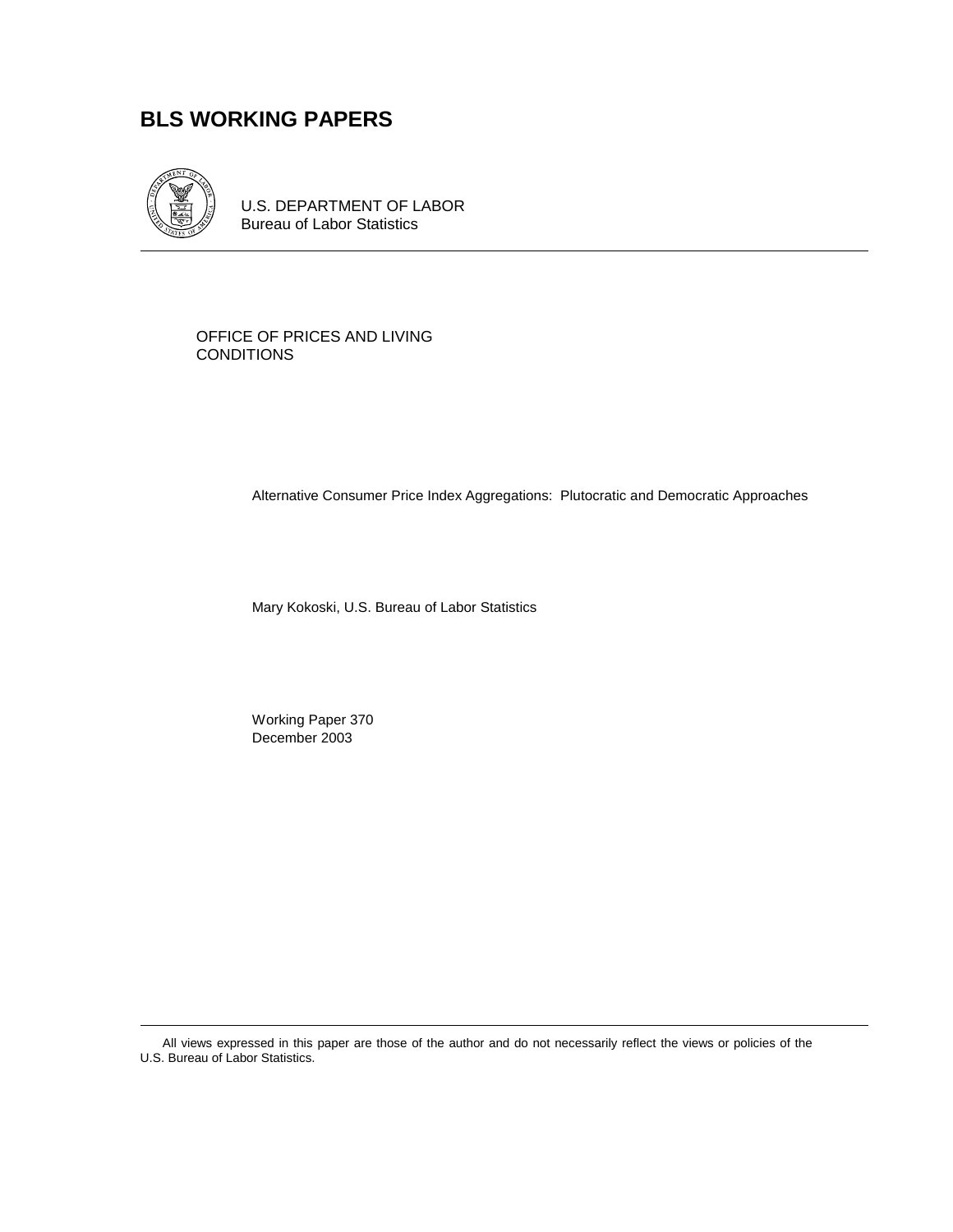*Alternative Consumer Price Index Aggregations: Plutocratic and Democratic Approaches* 

April, 2000

*Mary Kokoski* 

*US Bureau of Labor Statistics Division of Price and Index Number Research* 

The author would like to thank Rob Cage and Matthew Taylor for supplying data and research assistance, respectively.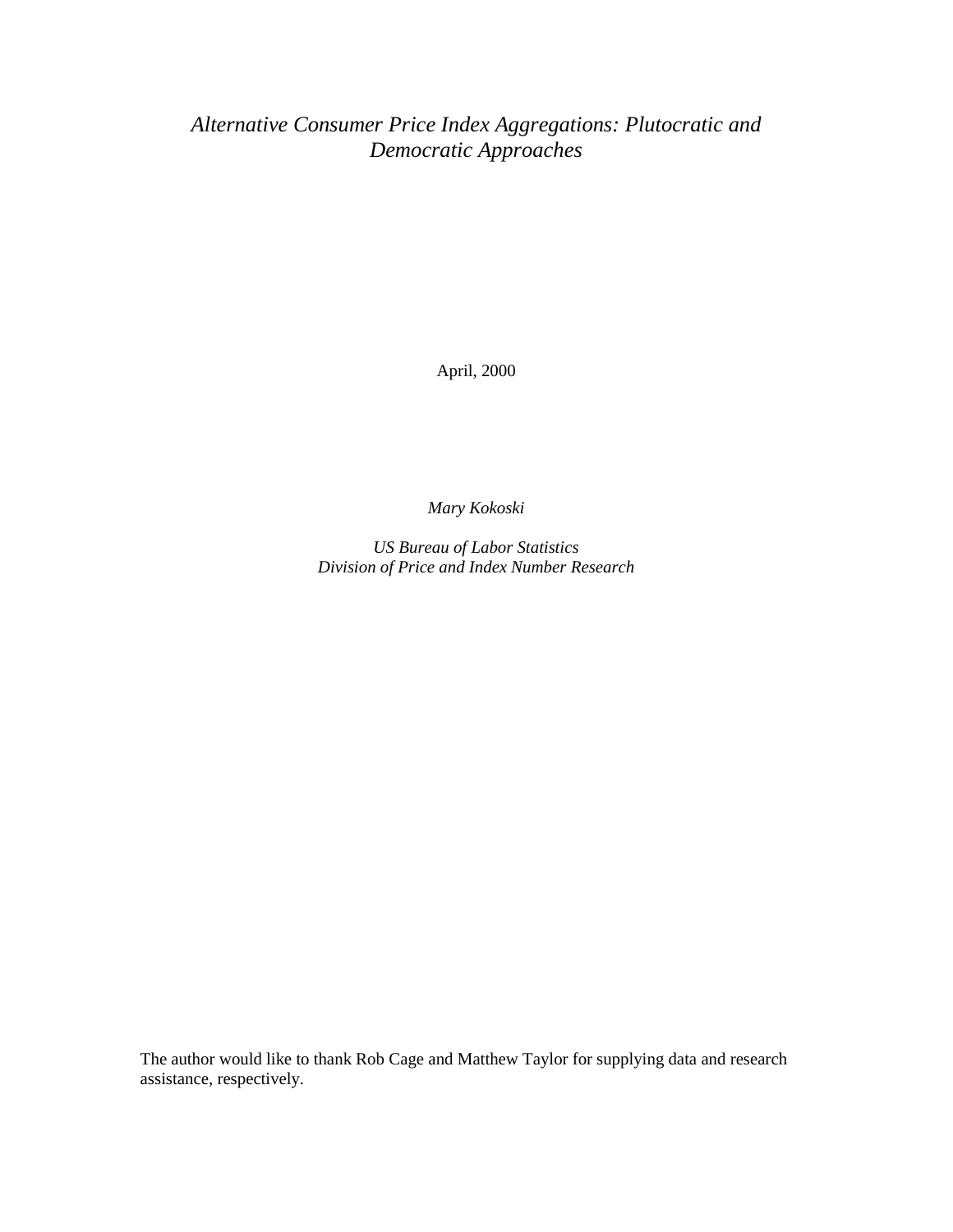#### *Abstract*

Price indices are constructed to represent a population by using a sample of household expenditure information as weights. This expenditure information must be aggregated across households. In most cases, including the U.S. Consumer Price Index (CPI), the aggregation method used corresponds to a plutocratic index. Other types of aggregation, such as the democratic index, are also possible, and, in terms of economic theory, equally valid. In practice, the plutocratic approach is much more practicable, but it may provide a different measure of price change than the democratic index.

This paper provides an empirical analysis of the differences between the plutocratic and democratic price indices, using data from the Consumer Expenditure Survey and the CPI for the periods 1987-1997, and for simulated price change scenarios. The results show that there is very little difference between the two types of index, and that one index need not always exceed the other. In the simulated scenarios, even the extreme cases where prices changed only for expenditure-inelastic goods and services, the difference between the democratic and plutocratic indices was only about one point for every ten percent increase in the relative prices of these goods.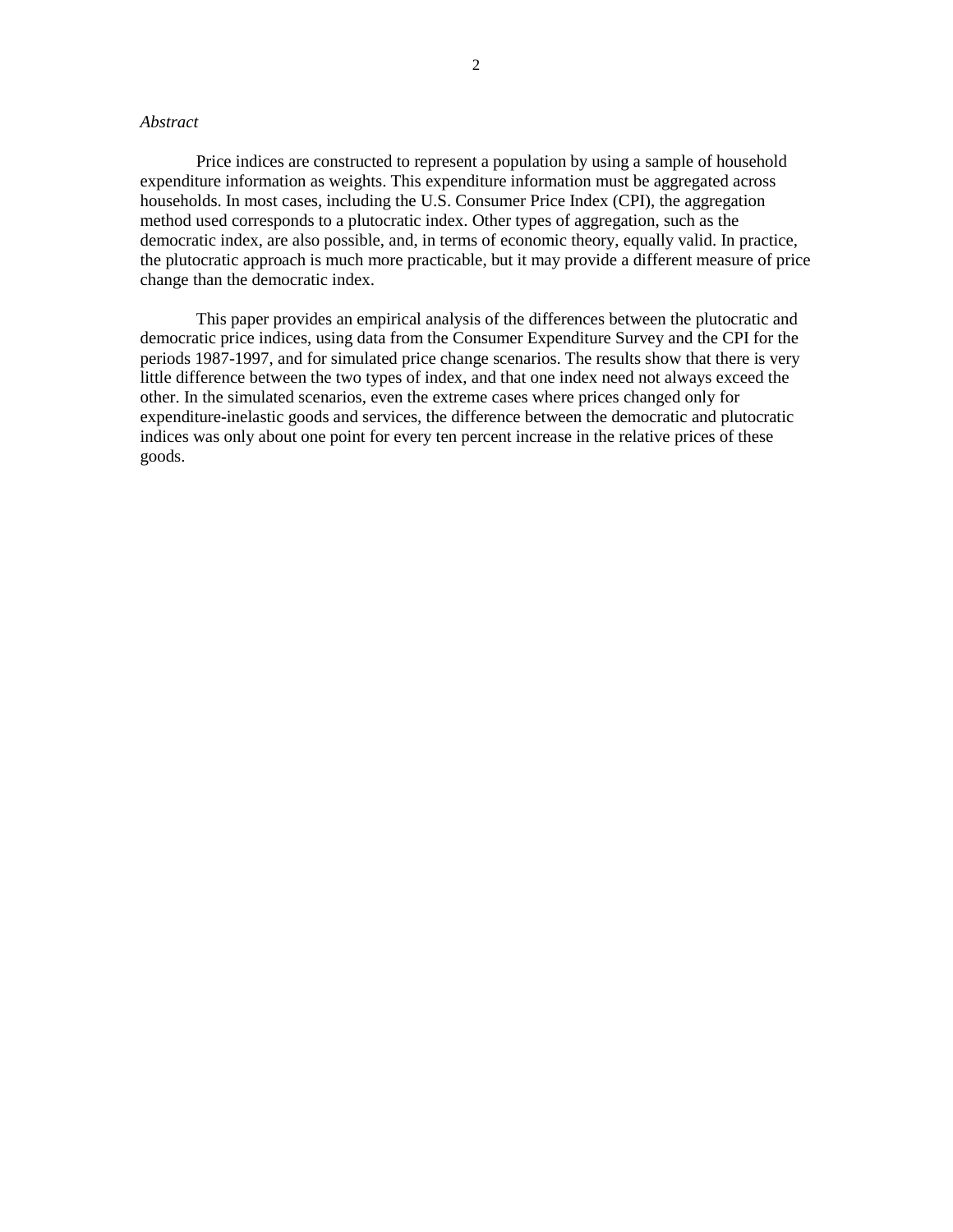#### *Introduction:*

 The theory of the cost-of-living index, which underlies the consumer price index, is formulated within the context of the preferences and welfare of the individual. To construct an aggregate price index for a population requires that some method of aggregation be used to "average" the effects of price changes on all households in the population. It is intended that this aggregate index be representative of the "average" or "representative" household.

 In most cases, including the U.S. Consumer Price Index (CPI), the aggregation method used corresponds to a plutocratic index. Other types of aggregation, such as the democratic index, are also possible, and, in terms of economic theory, equally valid. In practice, the plutocratic approach is much more practicable, but it may provide a different measure of price change than the democratic index.

 This paper provides an empirical analysis of the differences between the plutocratic and democratic price indices, using data from the Consumer Expenditure Survey and the CPI for the periods 1987-1997. The analysis constructs household-specific price indices for the households in the CEX Interview sample, using the U.S. national average CPI series for all these households at the most detailed level of commodity disaggregation possible for these data sources. Since this was a period of low inflation, the analysis was extended to include some hypothetical scenarios of price change. While it is impossible to predict what prices will do in future markets, these scenarios provide some information on the sensitivity of the differences between the plutocratic and democratic indices.

## *Theory:*

 The theory of the cost-of-living index, which underlies the consumer price index concept, is based on the observed preferences and implied welfare of a single individual- - or a single household, if it is assumed to behave as a cohesive decision-making unit. In practice, however, it is not possible for a government to produce a separate price index for each household in its population. Instead, statistical agencies construct an average, or representative index in order to measure the effects of price changes on the average or representative, household.

 In the US, the Consumer Price Index (CPI) is the aggregate, representative measure of price change as experienced by households. It is based largely on the Laspeyres index formula, and statistical samples of household expenditure, prices, and area population for urban areas. For the CPI, information is collected on a representative sample of US urban households to determine their expenditure patterns by using the Consumer Expenditure Survey (CEX). Information on prices is collected from a sample of outlets and products based on their likelihood of being patronized and purchased, respectively. The overall CPI is then constructed by taking a weighted average of household information, and the result is a plutocratic Laspeyres price index.

 To see this more formally, one would first define the Laspeyres price index for each individual household, *h*, as follows:

$$
(1) \quad L_h = \sum_n S_n^h P_n,
$$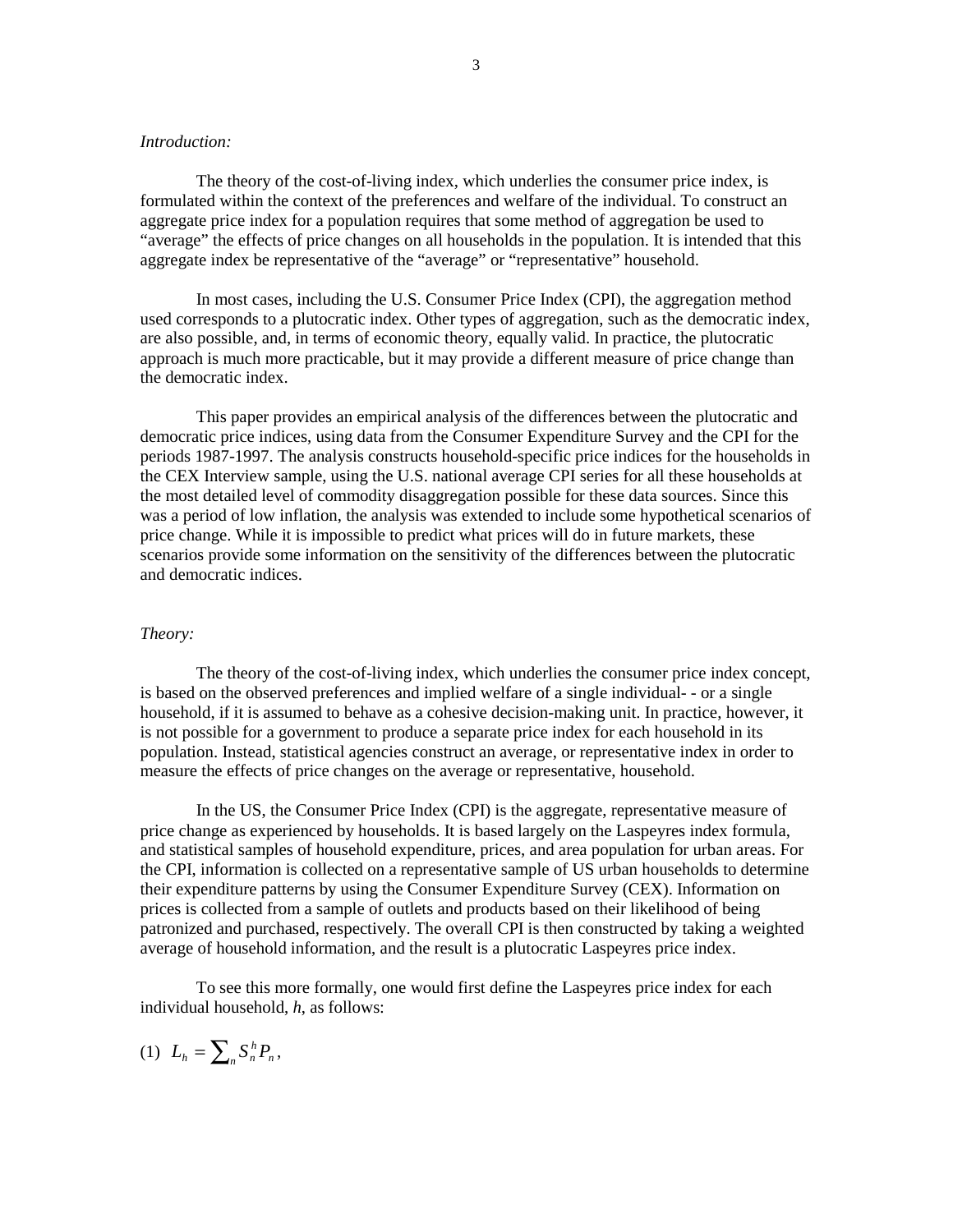where:  $L_h$  is the index value for household *h*,  $S_h^h$  is the share of household *h*'s total expenditures devoted to good *n*, and  $P_n$  is the market price relative for good *n*. It is assumed that all households face the same market prices for goods and services. An aggregate Laspeyres index for a population is, therefore, a weighted average of the price index values for all households in the population. If there are *H* households in the population, the aggregate index would look like (2), below:

$$
(2) \ \ L_H = \sum_{h=1}^H w_h \sum_n S_n^h P_n \,,
$$

where:  $w<sub>h</sub>$  represents the weight given to the individual index for household  $h$  in computing the average.

 The choice of the weighting scheme used to derive the aggregate price index is not prescribed specifically by economic theory. It depends upon the assumptions adopted about the social welfare function for the society whose index it is to represent. (See Pollak (1981) for more detail on this general issue.) If we decide to accord equal weight to each household in its representation in the aggregate index, then  $w<sub>h</sub> = 1/H$  for all households *h* and the aggregate price index follows the *democratic* formula. If we decide to weight each household in accordance to its total household expenditure, then the weights are determined by equation (3) below:

$$
(3) \ \ w_h = \frac{E_h}{\sum_h E_h},
$$

where:  $E_h$  is the total expenditure of household *h*. Using this weighting scheme equation (2) becomes the *plutocratic* formula.

 The advantage of the plutocratic formula is that the expenditure shares for each good by all households are treated as if they were those of one, aggregate "super-household" (Diewert (1983)). This means that the index can be constructed from information just on the prices and aggregated mean expenditure shares of all households. To produce a democratic index, one must first construct the price indices for each individual household first, then average them to produce an aggregate index. This is far less practicable.

 In the democratic index, the expenditure pattern of each household counts in equal measure in determining the population index; in essence, it is a case of "one household- one vote". In the plutocratic case, the contribution of each household's expenditure pattern is positively related to the total expenditure of that household relative to other households- in essence, "one dollar, one vote". If all households, regardless of how much they spend in total, have the same expenditure pattern, then both formulas would give the same index number as a result. Also, if all prices change by the same amount, the two index formulas will give the same result (a trivial case). However, if expenditure patterns differ across households, then there is no reason to expect the democratic and plutocratic indices to provide the same numbers. Most importantly, if the expenditure patterns of households differs systematically according to how much they spend in total, then the differences between the democratic and plutocratic formulas is of more than academic interest.

It is reasonable to assume that household expenditure is strongly related to household income, at least relative to other households. Richer households are likely to spend more in any given time period than poorer households. They are also more likely to spend a higher proportion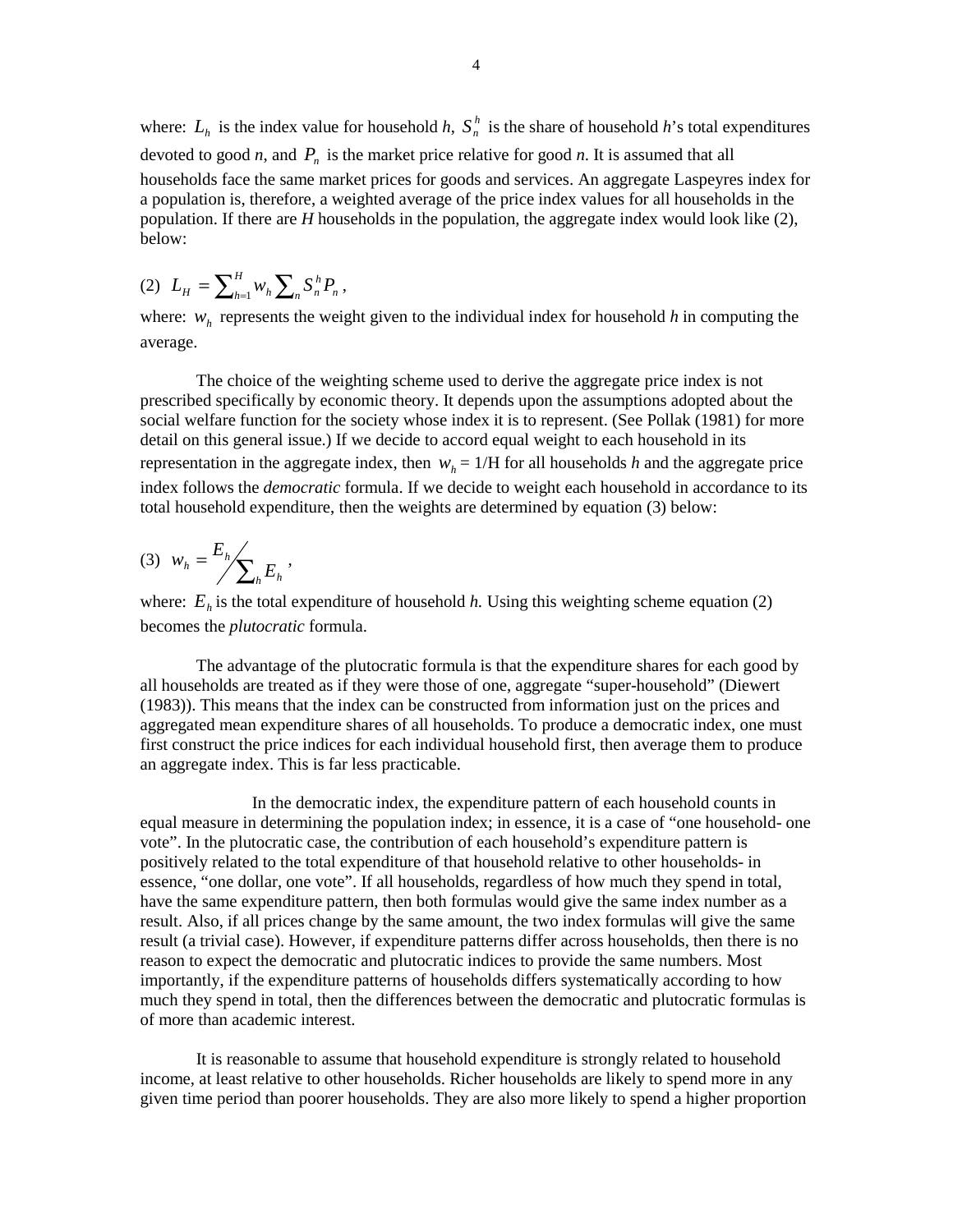of their total expenditure on different goods and services than are poorer households, specifically those goods which are not income-elastic or "necessities" (e.g. food and shelter, as opposed to entertainment and travel). In this situation, the democratic index may be more representative of the inflation experience of the less rich households, while the plutocratic index may be more representative of richer households.

#### *Empirical Experience:*

 To assess the importance of the choice of a plutocratic versus a democratic approach for the CPI, we start with an historical empirical analysis. We use the same data as for the CPI, specifically the Consumer Expenditure Survey to provide the household expenditure weights and CPI item price indices for the price changes in goods and services. The CEX sample comprises the 1982/84 households in the Interview Survey. For the CPI, both an Interview and a Diary survey are undertaken to provide the expenditure weights. Households participating in the Interview survey provide information on their expenditures on various goods and services in four separate quarterly interviews. The Diary survey complements the Interview by collecting expenditure information on more detailed categories of goods and services, those which are purchased frequently such as food. This survey comprises a different sample of households than the Interview participants and is administered in two weekly installments. For the CPI, information from the Diary is statistically raked into the expenditure share information from the Interview. For example, while the Interview provides the expenditure share for all food at home, the Diary allows this share to be further disaggregated into the various categories of food items. While this works well for the CPI, a plutocratic method, the construction of an alternative, democratic index requires constructing household level price indices and thus limits the analysis to the Interview sample and level of detail. The total number of households in this analysis is 18, 984.

 The time period encompassed by the analysis is 1987-1997. By choosing 1987 as the reference period a few more detailed expenditure categories could be included which did not have separate item price indices in 1984. Beyond 1997, some item category definitions changed, which would have limited the level of detail as well. The total number of expenditure categories is 146. Unfortunately, there are no data available to determine whether there are differences in the prices paid for any goods and services across households. It is assumed that the same U.S. national urban average CPI prices apply to all the households in the sample.

 While the household indices were constructed from 146 expenditure categories, it is difficult to get a sense of price change patterns from such a detailed list of item price indices. Thus, to provide a setting for the analysis, Table 1 presents an overview of the price changes for the period 1987-1997 (1987=100) by general expenditure category. As this table shows, the relative prices for fuels and utilities and housefurnishings increased most slowly, while those of medical care and other goods and services increased most rapidly. Overall, however, inflation rates were lower than in other periods such as the 1970s and early 1980s.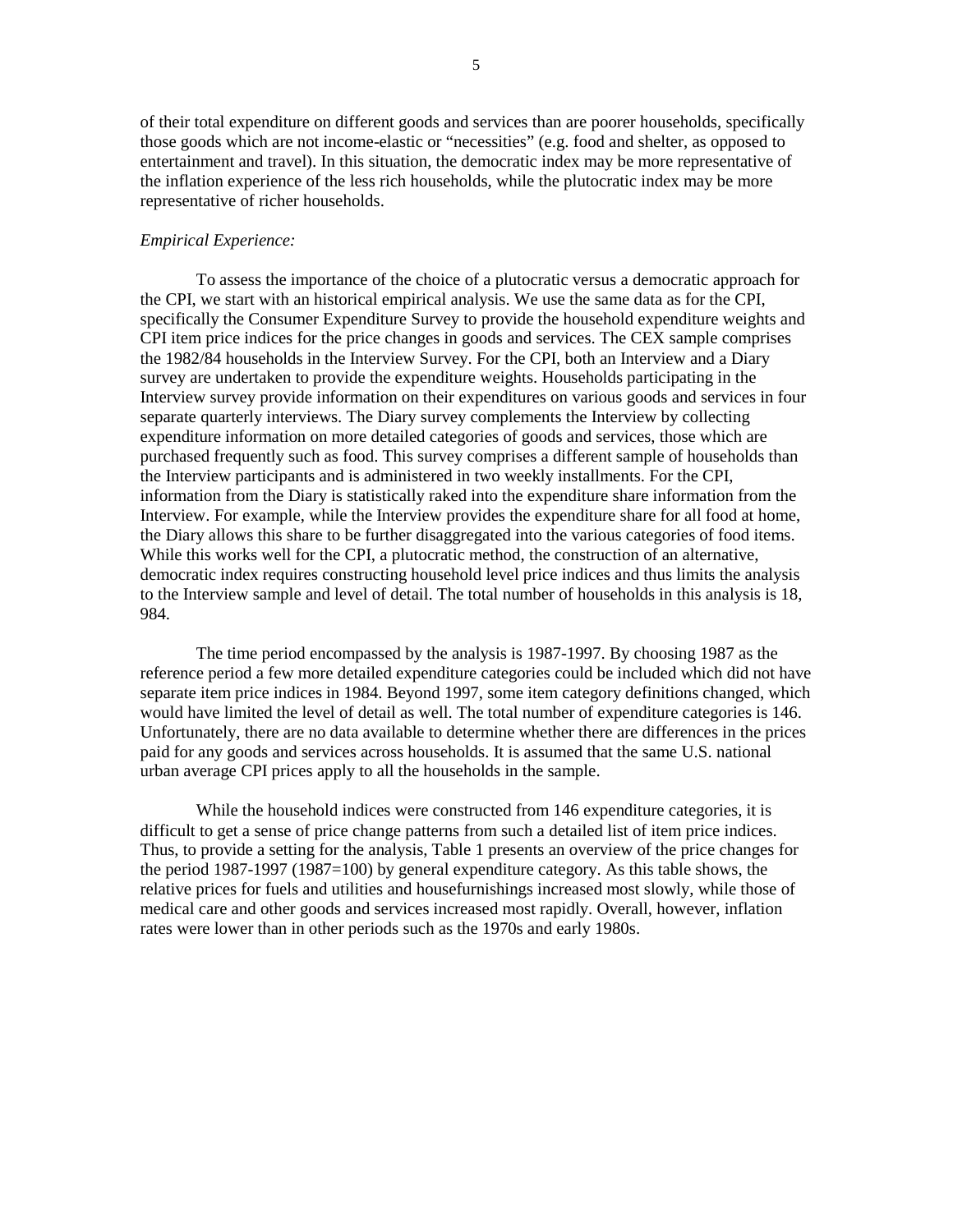| Year | Food  | Housing | Fuel/Util | Housfurn | Apparel | Transport | Medical | Entertnmt | Other |
|------|-------|---------|-----------|----------|---------|-----------|---------|-----------|-------|
| 1987 | 100.0 | 100.0   | 100.0     | 100.0    | 100.0   | 100.0     | 100.0   | 100.0     | 100.0 |
| 1988 | 104.1 | 103.8   | 101.4     | 102.2    | 104.3   | 103.1     | 106.5   | 104.3     | 106.6 |
| 1989 | 110.0 | 107.7   | 104.7     | 103.8    | 107.2   | 108.3     | 114.8   | 109.7     | 114.9 |
| 1990 | 116.4 | 112.5   | 108.3     | 105.8    | 112.2   | 114.3     | 125.1   | 114.9     | 123.7 |
| 1991 | 120.5 | 117.0   | 111.9     | 108.3    | 116.4   | 117.5     | 136.1   | 120.0     | 133.5 |
| 1992 | 122.2 | 120.4   | 114.4     | 110.2    | 119.3   | 120.0     | 146.1   | 123.4     | 142.7 |
| 1993 | 124.8 | 123.6   | 117.8     | 111.4    | 120.9   | 123.7     | 154.8   | 126.5     | 150.1 |
| 1994 | 127.7 | 126.8   | 119.2     | 113.0    | 120.6   | 127.4     | 162.9   | 130.2     | 154.5 |
| 1995 | 131.2 | 130.0   | 120.1     | 114.8    | 119.4   | 132.0     | 169.5   | 132.7     | 161.0 |
| 1996 | 135.4 | 133.8   | 123.8     | 116.4    | 119.1   | 135.7     | 175.4   | 136.8     | 167.6 |
| 1997 | 138.9 | 137.3   | 127.0     | 117.1    | 120.2   | 136.9     | 180.3   | 139.9     | 174.9 |

Table 1: Price Indices by Major Expenditure Category, 1987=100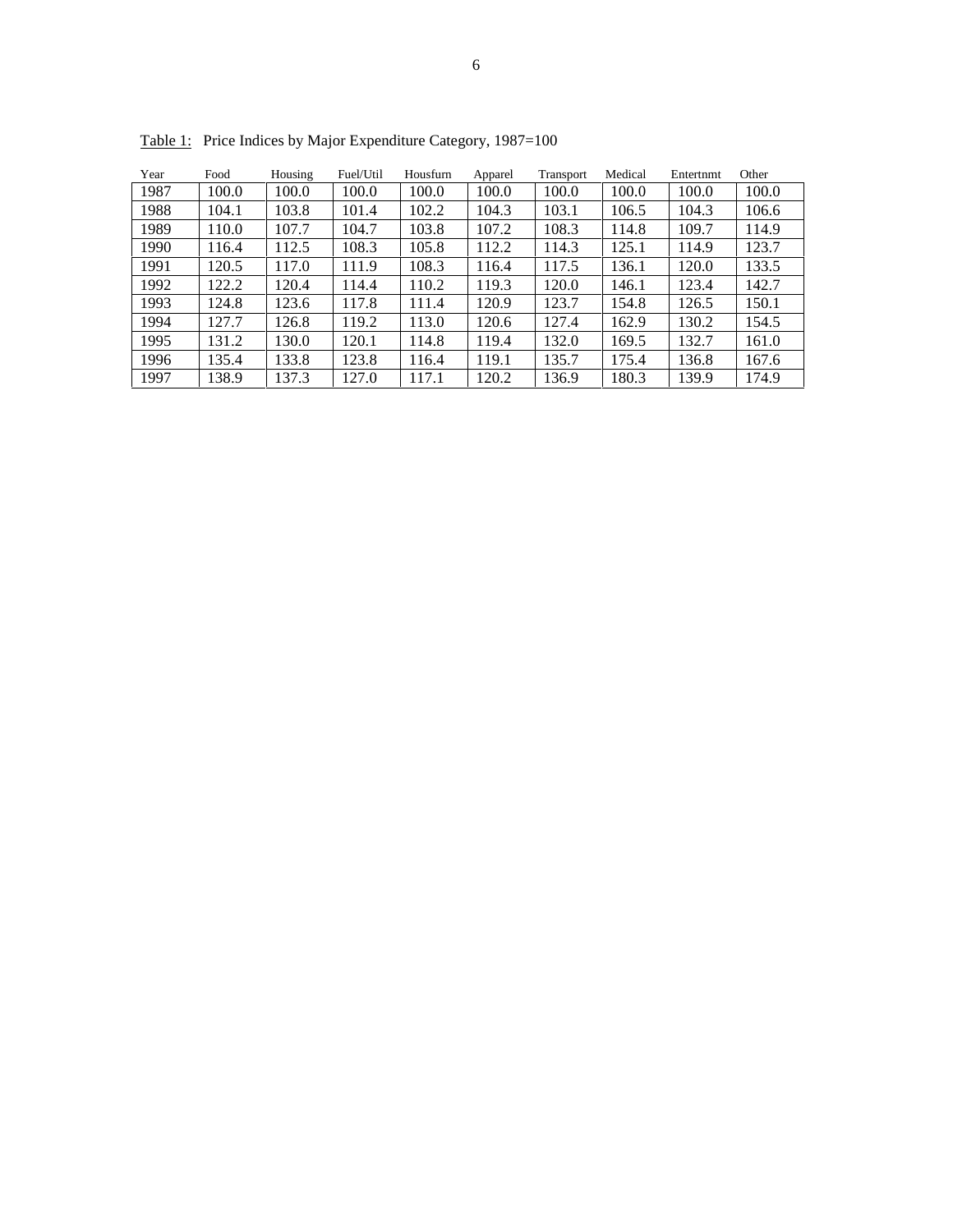Household-specific price indices were constructed for each household in the 1982/84 CEX sample. These indices were then aggregated by both the plutocratic method and the democratic method, following the formulae in the previous section. The resulting aggregate index values are presented in Table 2, below, along with the percentage difference between the plutocratic index value and its corresponding democratic index counterpart by year.

| Year | Plutocratic (P) | Democratic (D) | Percentage Difference |
|------|-----------------|----------------|-----------------------|
| 1987 | 100.00          | 100.00         | 0                     |
| 1988 | 103.76          | 103.84         | $-0.077$              |
| 1989 | 108.38          | 108.90         | $-0.480$              |
| 1990 | 113.71          | 114.93         | $-1.073$              |
| 1991 | 117.95          | 119.14         | $-1.009$              |
| 1992 | 121.27          | 122.22         | $-0.783$              |
| 1993 | 124.95          | 125.57         | $-0.496$              |
| 1994 | 128.30          | 128.59         | $-0.226$              |
| 1995 | 132.05          | 132.03         | 0.015                 |
| 1996 | 135.61          | 135.92         | $-0.229$              |
| 1997 | 138.01          | 138.70         | $-0.500$              |

Table 2: Index Values, Plutocratic and Democratic, (whole sample), base=1987

 Generally, it appears that there is very little difference between the two types of indices over this study period, with the democratic index usually slightly higher in value. The largest differences are about one index point, and occur in years 1990 through 1992. The inflation rates for most commodities appear to be somewhat higher during this three-year period within the study period. In one year, 1995, it appears that the plutocratic index value exceeds its democratic counterpart. There is no overall trend or divergence between the two index series. Since the statistical significance of these results are not known, it is difficult to draw quantitative, rather than qualitative conclusions from the index values.

 The practical implications of using the plutocratic versus the democratic price index formula depend upon the extent of systematic differences in expenditure patterns across households and the patterns of price changes experienced by these households. Since the plutocratic index will likely be more representative of those households with higher total expenditures, it would be of interest to examine the differences between the plutocratic and democratic aggregations by population subgroups defined by different levels of total expenditure. Therefore, we have divided the household sample into expenditure quintiles and constructed separate plutocratic and democratic indices by quintile. The lowest quintile (Q1) includes those households which are in the lowest 20% of the CEX sample, as ranked by total household expenditure. The highest quintile  $(Q5)$  is, therefore the highest 20% of households in terms of expenditure. While each quintile includes the same number of households, the range and mean of total expenditures by quintile varies, as described in Table 3, below: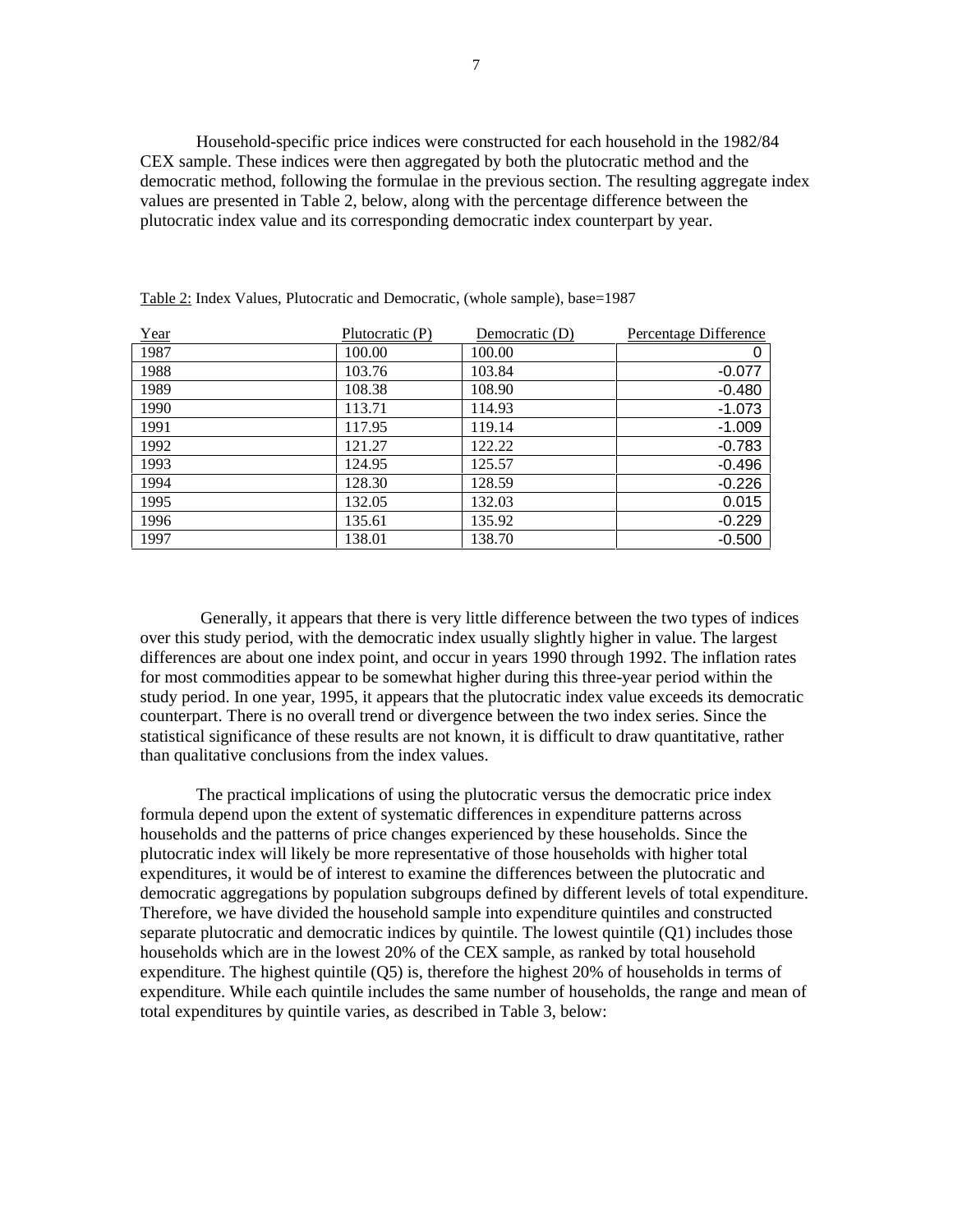|                | Quintile Mean Expenditure | Range of Expenditure Amounts |
|----------------|---------------------------|------------------------------|
| Q <sub>1</sub> | \$1066.57                 | \$6.00-\$1737.13             |
| Q <sub>2</sub> | \$2389.00                 | \$1737.14-\$3069.69          |
| Q <sub>3</sub> | \$3863.32                 | \$3069.80-\$4730.88          |
| Q4             | \$5933.02                 | \$4730.99-\$7522.17          |
| Q <sub>5</sub> | \$13195.87                | \$7522.20-\$89561.12         |

Table 3. Mean and Range of Total Expenditures by Expenditure Quintile

As Table 3 shows, the range of total expenditure values encompassed by each quintile varies from about \$1600 (Q1 through Q3) to a high of over \$80,000 in Q5. Doubtless there are a few "outlier" households in the highest quintile. However, since they are legitimate members of the sample and represent the very high-expenditure households in the population, they are not eliminated from this study.

 The plutocratic and democratic index values by expenditure quintile are presented in Table 4A., where  $P=$  the plutocratic index and  $D=$  the democratic index. Table 4B. provides the percentage difference between the plutocratic value and its democratic counterpart, based on the values in Table 4A.

|      | Ouintile 1     |                | Ouintile 2     |                |                 | Ouintile 3              | <b>Ouintile 4</b> |                         | Ouintile 5     |                |
|------|----------------|----------------|----------------|----------------|-----------------|-------------------------|-------------------|-------------------------|----------------|----------------|
| Year | $\overline{P}$ | $\overline{D}$ | $\overline{P}$ | $\overline{D}$ | $\underline{P}$ | $\overline{\mathsf{D}}$ | $\overline{P}$    | $\overline{\mathsf{D}}$ | $\overline{P}$ | $\overline{D}$ |
| 1987 | 100.00         | 100.00         | 100.00         | 100.00         | 100.00          | 100.00                  | 100.00            | 100.00                  | 100.00         | 100.00         |
| 1988 | 103.74         | 103.73         | 103.86         | 103.86         | 103.89          | 103.89                  | 103.97            | 103.97                  | 103.62         | 103.74         |
| 1989 | 109.32         | 109.35         | 109.19         | 109.19         | 108.99          | 109.00                  | 108.90            | 108.90                  | 107.74         | 168.04         |
| 1990 | 116.11         | 116.19         | 115.63         | 115.65         | 115.15          | 115.16                  | 114.79            | 114.81                  | 112.26         | 112.82         |
| 1991 | 120.06         | 120.09         | 119.90         | 119.91         | 119.51          | 119.52                  | 119.14            | 119.17                  | 116.41         | 117.02         |
| 1992 | 122.62         | 122.54         | 122.96         | 122.96         | 122.73          | 122.74                  | 122.50            | 122.52                  | 119.87         | 120.48         |
| 1993 | 125.28         | 125.12         | 126.08         | 126.06         | 126.05          | 126.05                  | 126.08            | 126.09                  | 123.89         | 124.52         |
| 1994 | 127.85         | 127.64         | 128.93         | 128.90         | 129.02          | 129.01                  | 129.24            | 129.24                  | 127.59         | 128.15         |
| 1995 | 130.84         | 130.60         | 132.14         | 132.11         | 132.37          | 132.36                  | 132.87            | 132.85                  | 131.68         | 132.27         |
| 1996 | 135.05         | 134.85         | 136.26         | 136.23         | 136.30          | 136.30                  | 136.66            | 136.65                  | 134.85         | 135.56         |
| 1997 | 138.09         | 137.82         | 139.36         | 139.34         | 139.31          | 139.31                  | 139.47            | 139.47                  | 136.72         | 137.58         |

Table 4A: Index Values by Expenditure Quintile, base=1987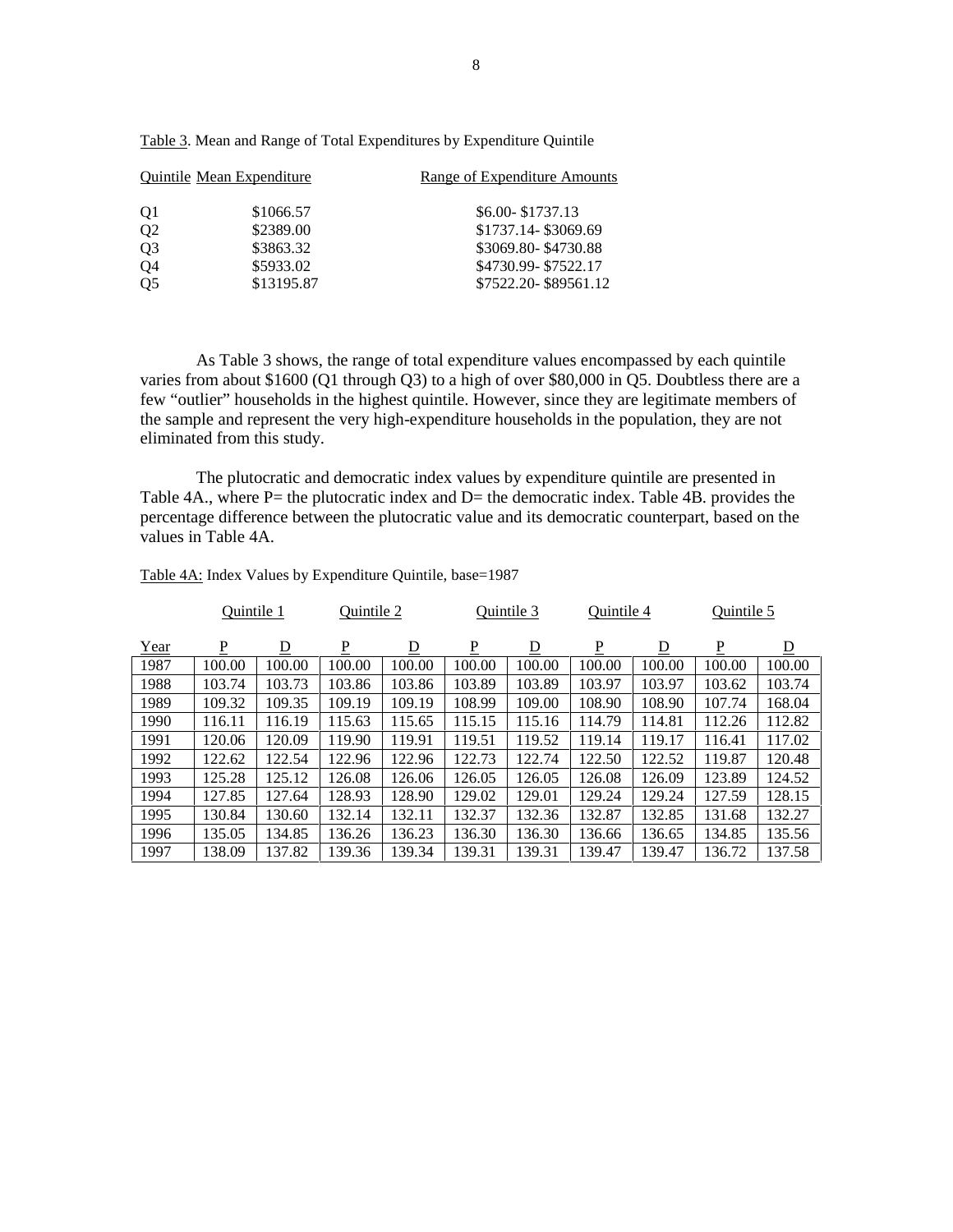| Year | Quintile 1 | Quintile 2   | Quintile 3   | Quintile 4   | Quintile 5 |
|------|------------|--------------|--------------|--------------|------------|
| 1987 |            | 0            |              |              |            |
| 1988 | 9.64E-03   | 0            | 0            | 0            | $-0.116$   |
| 1989 | $-0.027$   | 0            | $-9.2E - 03$ | 0            | -55.968    |
| 1990 | $-0.069$   | $-0.017$     | $-8.7E - 03$ | $-0.017$     | $-0.499$   |
| 1991 | $-0.025$   | $-8.3E - 03$ | $-8.4E - 03$ | $-0.025$     | $-0.524$   |
| 1992 | 0.0652     | 0            | $-8.1E - 03$ | $-0.016$     | $-0.509$   |
| 1993 | 0.1277     | 0.0159       |              | $-7.9E - 03$ | $-0.509$   |
| 1994 | 0.1643     | 0.0233       | 7.75E-03     |              | $-0.439$   |
| 1995 | 0.1834     | 0.0227       | 7.55E-03     | 0.0151       | $-0.448$   |
| 1996 | 0.1481     | 0.022        | 0            | 7.32E-03     | $-0.527$   |
| 1997 | 0.1955     | 0.0144       | 0            |              | $-0.629$   |

Table 4B: Percentage Difference between Plutocratic and Democratic Index, by Year and Quintile

As for the sample taken as a whole, the differences between the two types of index within each quintile are generally quite small. The largest differences appear in the first and fifth quintiles, not unexpected in the latter case. In Q5 there are a very few households with very high expenditures which therefore have a larger effect on the plutocratic index, while the democratic index diminishes their disproportionate contribution to the index value. Still, while the democratic index for Q5 rises more quickly than its plutocratic counterpart, the differences are generally less than an index point. In other quintiles there is no consistent pattern; the plutocratic index value often exceeds the democratic index value. Comparing index values by index type across quintiles an interesting pattern emerges. For the plutocratic index there is a general inverted U-shaped pattern, with higher index values in the middle three quintiles and lower values in Q1 and Q5. The cross-quintile pattern for the democratic index is different, with generally the lowest index values in the highest quintile, Q5. Again, the differences are quite small.

 Past empirical studies have shown that differences in expenditure patterns based on household demographic attributes are generally not statistically significant (Michael (1979), Hagemann (1982)) and separate indices for different demographic groups do not necessarily better represent subgroups within larger groups (Kokoski (1987)). For most *a priori* definitions of demographic groups, there is generally more variation across households within each group than there is across groups. Since the statistical significance of any differences observed here between quintile indices is unknown, one should not draw quantitative conclusions from these results.

 Empirical analysis relies upon observed information. In recent years (the study period), both overall inflation and variability of price changes relative to each other have been smaller than in other historical periods. Thus price index values have exhibited very little change. If plutocratic and democratic indices do not differ much over the period of empirical observation, conclusions from an empirical analysis cannot be easily generalized and the sensitivity of the issue to more extreme experiences of price change has not been tested. In the context of the Laspeyres index, because of its fixed weight property, it is fairly straightforward to perform a simple sensitivity test of this issue. This is done by posing hypothetical scenarios of price change and assessing the resulting effects on the comparison of plutocratic and democratic index formulations.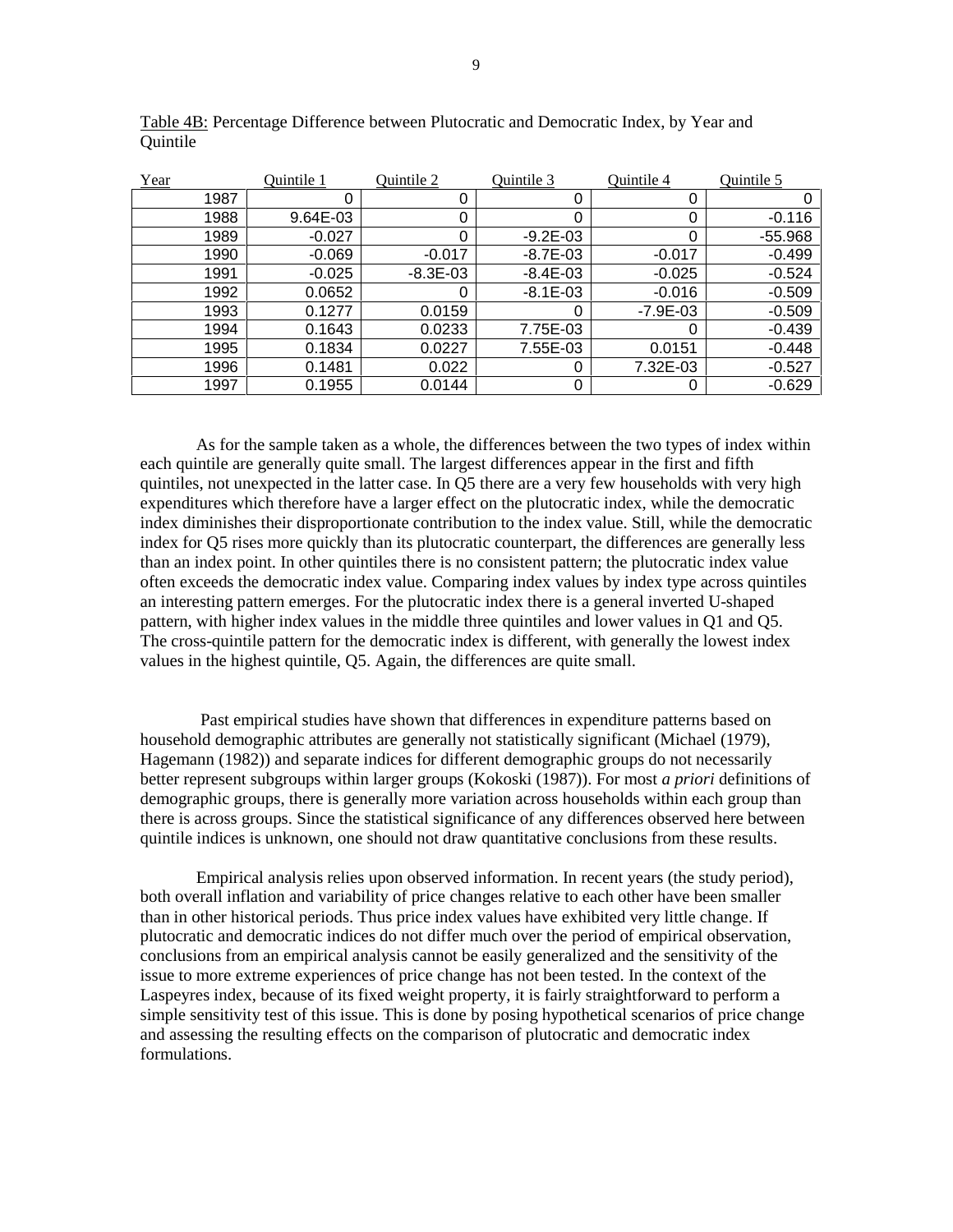## *Hypothetical Scenarios:*

 If the historical period of study does not provide much evidence of a difference between the plutocratic and democratic index alternatives, then one might ask what price change scenarios would make this issue of practical importance. It is impossible to predict what specific price regimes might occur in the future, or how consumer behavior might change and make the fixedweight Laspeyres assumption untenable. It is also impractical to simulate large numbers of hypothetical price change scenarios and attempt to summarize them in a meaningful way. Nevertheless, it may be illuminating to simulate a few scenarios for price change, including a few extremes, and make a qualitative assessment of their effects.

 Since the issue of plutocratic and democratic index differences is driven by differences in expenditure patterns among households which are correlated with total expenditure (and, thus, likely income) we have framed this hypothetical analysis within this context. First, we pose several degrees of price change, from a decline of 10% to an increase of 500%. Using the observed relative prices for 1987 as the reference, we pose these hypothetical price change scenarios on the CEX sample in the previous analysis for two different groups of commodities and services, while all other prices are held the same (i.e. at the 1987 level).

 Based on a survey of the empirical literature, and the observed expenditure shares by quintile in our CEX sample, we identify a set of commodities and services as "necessities" and "luxuries". Necessities are those goods and service categories which are expenditure (or income) inelastic. "Luxuries" are expenditure (and income) elastic goods. This is not a finely detailed, or by any means a definitive categorization, but we have included in necessities the following: food at home, shelter, fuels and utilities, motor fuel, vehicle maintenance and repair, tobacco products, and personal care. Among luxuries we include alcoholic beverages, food away from home, housefurnishings, and entertainment. These two groups are not mutually exhaustive since several categories of goods and services appeared to be ambiguous or their elasticities unknown , based on the existing literature. Any number of groupings of item categories is possible, even given this elasticity criterion, and this is intended to be illustrative.

While it may not be informative to provide the expenditure shares by 146 detailed categories, Table 5 presents a summary for more aggregate categories by expenditure quintile. These shares generally corroborate the economic literature, with lower quintiles having higher shares for food, housing, and fuels and utilities. Private transportation, because it includes not only motor fuels, and maintenance and repair, but also vehicle purchases themselves, has a higher relative share for higher quintile groups. Higher quintile groups also spend relatively more on entertainment and housefurnishings.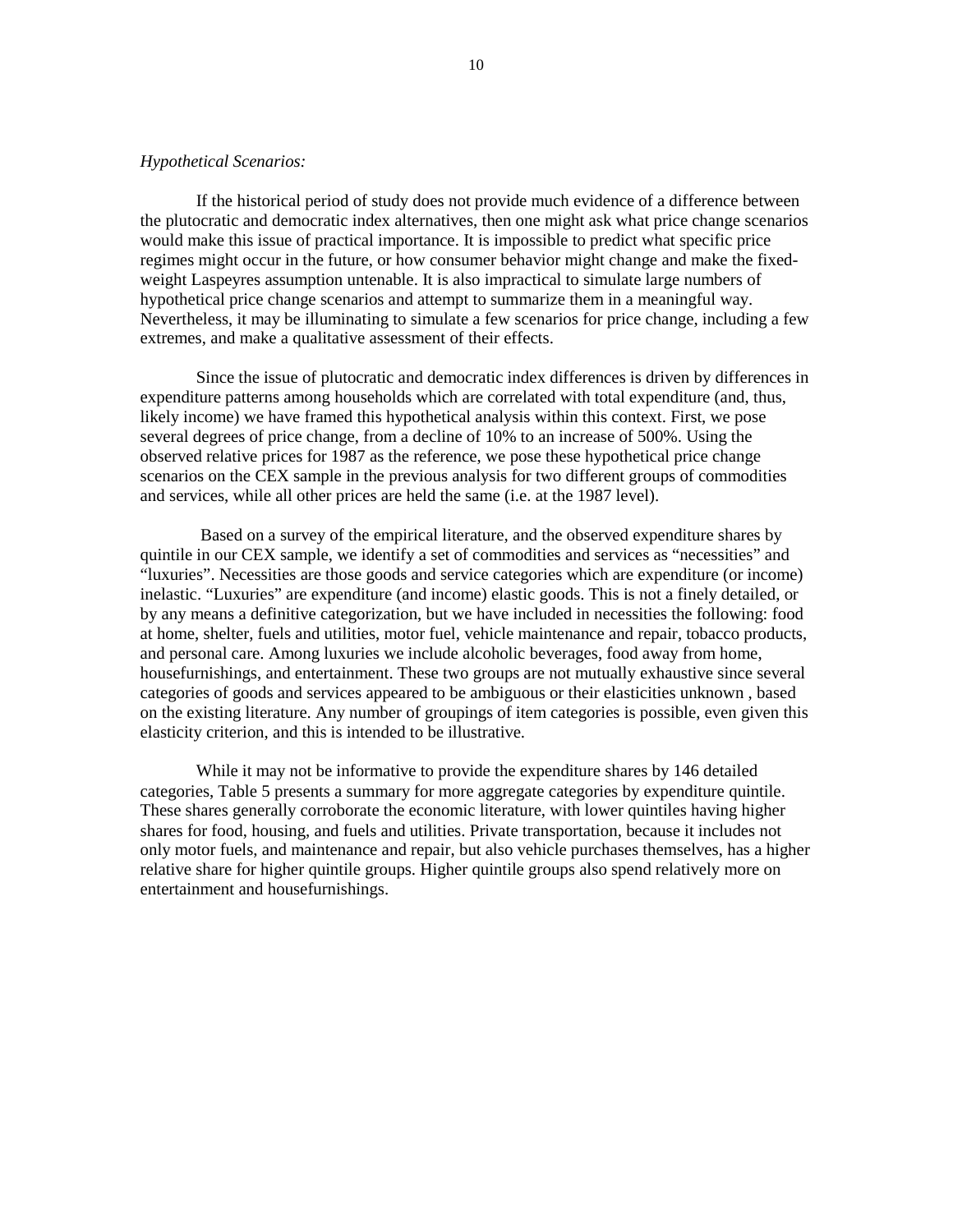| Commodity           | Quintile 1 | Quintile 2 | Quintile3 | Ouintile 4 | Quintile 5 |
|---------------------|------------|------------|-----------|------------|------------|
| Food                | 0.302      | 0.294      | 0.271     | 0.268      | 0.241      |
| Housing             | 0.170      | 0.185      | 0.181     | 0.157      | 0.103      |
| Fuels/Utilities     | 0.168      | 0.170      | 0.156     | 0.156      | 0.116      |
| Furnishings         | 0.033      | 0.044      | 0.049     | 0.055      | 0.073      |
| Apparel             | 0.057      | 0.049      | 0.053     | 0.055      | 0.069      |
| Private Trans.      | 0.069      | 0.105      | 0.129     | 0.150      | 0.229      |
| <b>Medical Care</b> | 0.108      | 0.072      | 0.072     | 0.071      | 0.060      |
| Entertainment       | 0.025      | 0.027      | 0.031     | 0.033      | 0.050      |
| Other               | 0.067      | 0.055      | 0.057     | 0.055      | 0.059      |

Table 5: Expenditure Shares, Average, by Expenditure Quintile

The index values for the hypothetical scenarios are presented in Table 6 for the aggregate sample of households. In Tables 7A and 8A we provide the index values for the same scenarios by expenditure quintile. Tables 7B and 8B provide the corresponding differences between the plutocratic and democratic index values by expenditure quintile and price change scenario. The results in Table 6 show the expected result that the democratic index will increase more rapidly than the plutocratic as the relative prices of necessities increase. It appears that the democratic index will exceed its plutocratic counterpart by one index point for every 10% change in necessities prices. Thus, if necessities prices should rise by 100%, the democratic index will be 10 points higher, or 14% higher, than the plutocratic. The designated luxury goods group represents a smaller proportion of the average household's total expenditures than necessities, so the impact of radically changing its prices is much less. As expected, under these scenarios the plutocratic index will rise more quickly than its democratic counterpart. The maximum difference, however, is less than one index point, or 0.4%, when luxury prices rise by the extreme of 500%.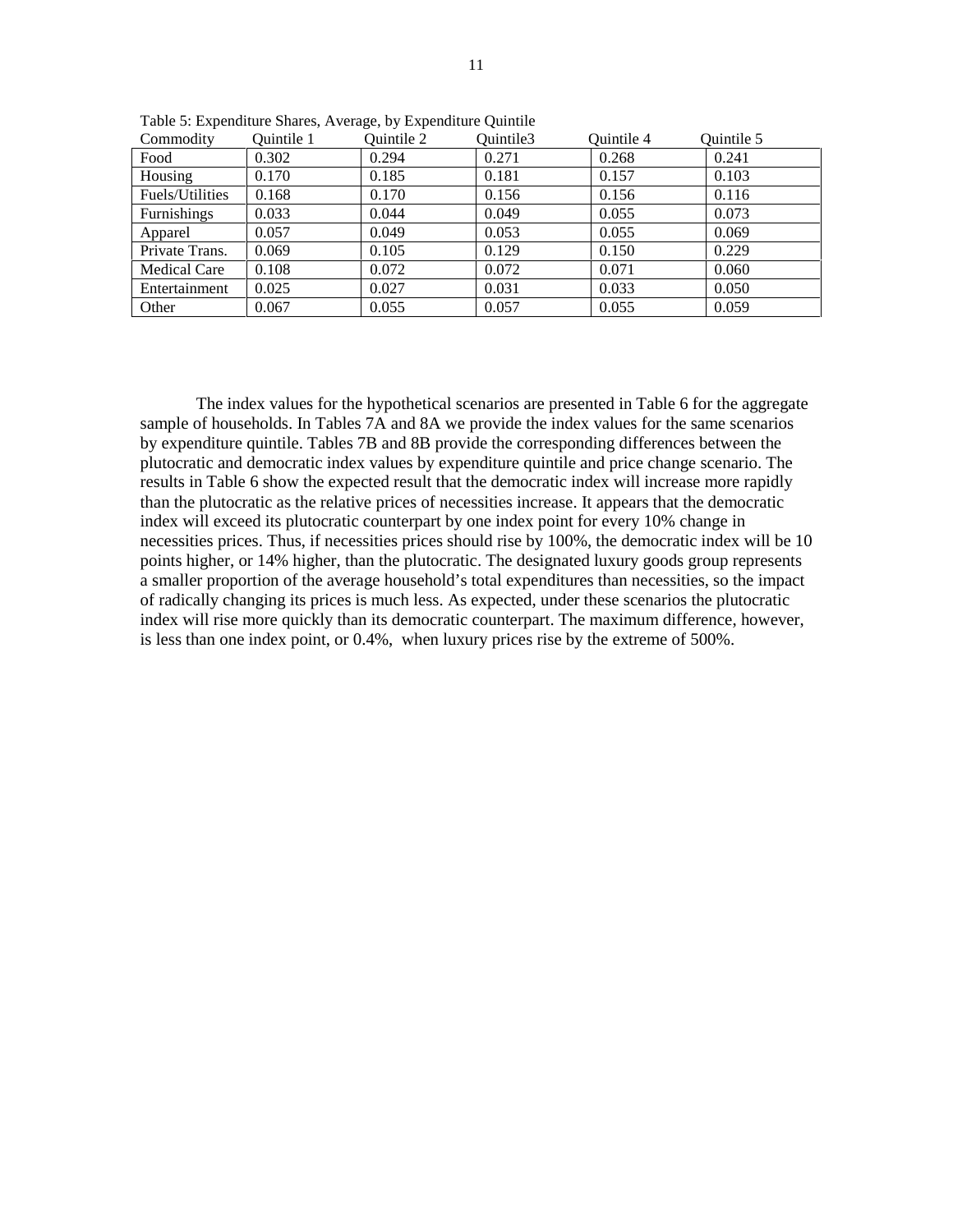|                     |        | Necessities |                 | Luxuries       |        |             |  |
|---------------------|--------|-------------|-----------------|----------------|--------|-------------|--|
| <b>Price Change</b> | P      | D           | <u>% Change</u> | $\overline{P}$ | D      | % Change    |  |
| 0%                  | 100    | 100         | 0               | 100            | 100    | 0           |  |
| -10%                | 96.17  | 94.18       | 2.0692524       | 98.04          | 98.06  | $-0.0204$   |  |
| -5%                 | 97.58  | 97.09       | 0.5021521       | 99.02          | 99.03  | $-0.010099$ |  |
| $-1%$               | 99.51  | 99.42       | 0.0904432       | 99.8           | 99.81  | $-0.01002$  |  |
| 1%                  | 100.48 | 100.58      | -0.0995223      | 100.2          | 100.19 | 9.98004E-03 |  |
| 5%                  | 102.42 | 102.91      | -0.4784222      | 100.98         | 100.97 | 9.90295E-03 |  |
| 10%                 | 104.83 | 105.82      | -0.9443861      | 101.96         | 101.94 | 0.0196155   |  |
| 15%                 | 107.25 | 108.73      | -1.3799534      | 102.93         | 102.91 | 0.0194307   |  |
| 20%                 | 109.67 | 111.64      | -1.796298       | 103.91         | 103.88 | 0.0288711   |  |
| 50%                 | 124.17 | 129.11      | -3.9784167      | 109.78         | 109.7  | 0.072873    |  |
| 100%                | 148.34 | 158.21      | $-6.6536335$    | 119.56         | 120.22 | $-0.552024$ |  |
| 120%                | 158.01 | 169.85      | -7.4931966      | 123.47         | 123.27 | 0.1619827   |  |
| 130%                | 162.84 | 175.67      | -7.8788995      | 125.42         | 125.21 | 0.1674374   |  |
| 50%                 | 172.51 | 187.31      | $-8.5792128$    | 129.38         | 129.09 | 0.2241459   |  |
| 200%                | 196.68 | 216.42      | -10.0366077     | 139.11         | 138.78 | 0.2372223   |  |
| 250%                | 220.85 | 245.52      | -11.1704777     | 148.89         | 148.48 | 0.2753711   |  |
| 300%                | 245.02 | 274.63      | -12.0847278     | 158.67         | 158.18 | 0.308817    |  |
| 350%                | 269.19 | 303.73      | -12.8310859     | 168.44         | 167.87 | 0.3383994   |  |
| 400%                | 293.36 | 332.84      | -13.4578675     | 178.22         | 177.57 | 0.3647178   |  |
| 450%                | 317.53 | 361.94      | -13.9860801     | 188            | 187.26 | 0.393617    |  |
| 500%                | 341.7  | 391.05      | -14.4424934     | 197.78         | 196.96 | 0.4146021   |  |

# Table 6: Simulated Price Change Scenarios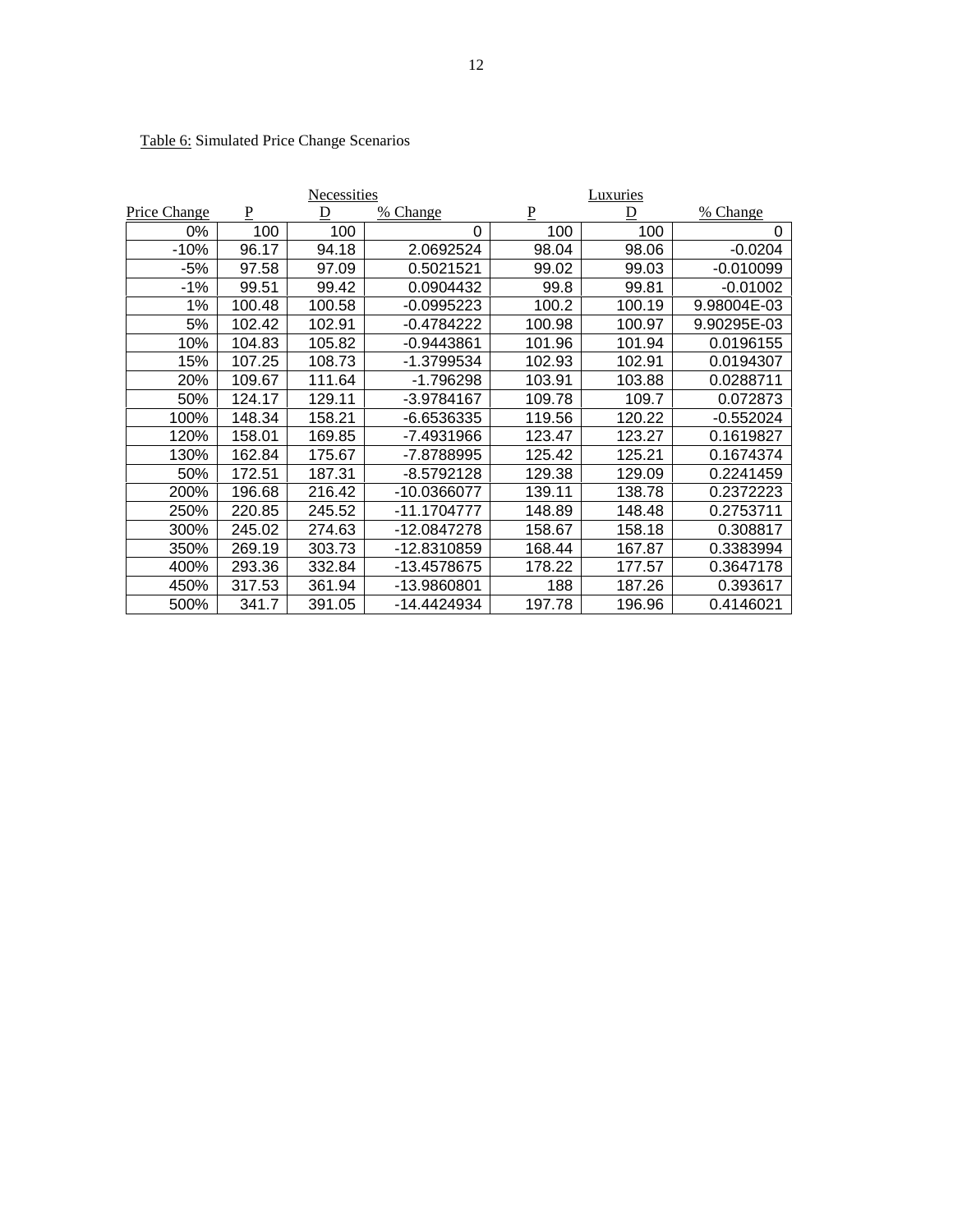| Price   | Quintile 1 |        | Quintile 2 |        |        | Quintile 3 | Quintile 4 |        | Quintile 5 |        |
|---------|------------|--------|------------|--------|--------|------------|------------|--------|------------|--------|
| Change  | P          | D      | P          | D      | P      | D          | P          | D      | P          | D      |
| 0%      | 100.00     | 100.00 | 100.00     | 100.00 | 100.00 | 100.00     | 100.00     | 100.00 | 100.00     | 100.00 |
| $-10\%$ | 93.35      | 93.41  | 93.47      | 93.46  | 93.76  | 93.74      | 94.31      | 94.29  | 96.42      | 96.01  |
| $-5%$   | 96.68      | 96.70  | 96.73      | 96.73  | 96.88  | 96.87      | 97.16      | 97.14  | 98.21      | 98.00  |
| $-1\%$  | 99.34      | 99.34  | 99.35      | 99.35  | 99.38  | 99.37      | 99.43      | 99.43  | 99.64      | 99.60  |
| $+1\%$  | 100.67     | 100.66 | 100.65     | 100.65 | 100.62 | 100.63     | 100.57     | 100.57 | 100.36     | 100.40 |
| $+5%$   | 103.33     | 103.30 | 103.27     | 103.27 | 103.12 | 103.13     | 102.84     | 102.85 | 101.79     | 102.00 |
| $+10%$  | 106.65     | 106.59 | 106.53     | 106.54 | 106.24 | 106.26     | 105.69     | 105.72 | 103.58     | 104.00 |
| $+15%$  | 109.98     | 109.89 | 109.80     | 109.81 | 109.37 | 109.39     | 108.53     | 108.57 | 105.38     | 105.99 |
| $+20%$  | 113.30     | 113.18 | 113.06     | 113.08 | 112.49 | 112.52     | 111.37     | 111.43 | 107.17     | 107.99 |
| $+50%$  | 133.25     | 132.96 | 132.66     | 132.71 | 131.22 | 131.31     | 128.44     | 128.57 | 117.92     | 119.97 |
| $+100%$ | 166.50     | 165.91 | 165.31     | 165.42 | 162.44 | 162.81     | 156.87     | 157.15 | 135.83     | 139.95 |
| $+120%$ | 179.80     | 179.10 | 178.38     | 178.50 | 174.92 | 175.13     | 168.25     | 168.58 | 143.00     | 147.94 |
| $+130%$ | 186.45     | 185.67 | 184.91     | 185.05 | 181.17 | 181.39     | 173.93     | 174.29 | 146.58     | 151.93 |
| $+150%$ | 199.75     | 198.87 | 197.97     | 198.13 | 193.65 | 193.91     | 185.31     | 185.72 | 153.75     | 159.92 |
| $+200%$ | 233.00     | 231.83 | 230.62     | 230.84 | 224.87 | 225.22     | 213.74     | 214.29 | 171.66     | 179.89 |
| $+200%$ | 266.25     | 264.79 | 263.28     | 263.55 | 256.09 | 256.52     | 242.18     | 242.87 | 189.58     | 199.87 |
| $+300%$ | 299.50     | 297.74 | 295.94     | 296.26 | 287.31 | 287.83     | 270.62     | 271.44 | 207.49     | 219.84 |
| $+350%$ | 332.75     | 330.70 | 328.59     | 328.97 | 318.53 | 319.13     | 299.05     | 300.00 | 225.41     | 239.81 |
| $+400%$ | 366.00     | 363.66 | 361.25     | 361.28 | 349.74 | 350.44     | 327.49     | 328.59 | 243.32     | 259.79 |
| $+450%$ | 399.25     | 396.61 | 393.91     | 394.39 | 380.96 | 381.74     | 355.92     | 357.16 | 261.24     | 279.76 |
| $+500%$ | 432.50     | 429.57 | 426.56     | 427.10 | 412.18 | 413.05     | 384.36     | 385.74 | 279.15     | 299.73 |

Table 7A: Simulated Price Changes, Necessities, by Quintile

Table 7B: Percentage Differences Between Plutocratic and Democratic Index, by Scenario and Quintile, Necessities

| Price         | Quintile 1 | Quintile 2   | Quintile 3   | Quintile 4   | Quintile 5 |
|---------------|------------|--------------|--------------|--------------|------------|
| <b>Change</b> |            |              |              |              |            |
| 0%            | 0          | 0            | 0            | 0            | 0          |
| $-10%$        | $-0.064$   | 0.0107       | 0.0213       | 0.0212       | 0.4252     |
| $-5%$         | $-0.021$   | 0            | 0.0103       | 0.0206       | 0.2138     |
| $-1%$         | 0          | 0            | 0.0101       | 0            | 0.0401     |
| 1%            | 9.93E-03   | 0            | $-9.9E - 03$ | $\Omega$     | $-0.04$    |
| 5%            | 0.029      | $\Omega$     | $-9.7E - 03$ | $-9.7E - 03$ | $-0.206$   |
| 10%           | 0.0563     | -9.4E-03     | $-0.019$     | $-0.028$     | $-0.405$   |
| 15%           | 0.0818     | $-9.1E - 03$ | $-0.018$     | $-0.037$     | $-0.579$   |
| 20%           | 0.1059     | $-0.018$     | $-0.027$     | $-0.054$     | $-0.765$   |
| 50%           | 0.2176     | $-0.038$     | $-0.069$     | $-0.101$     | $-1.738$   |
| 100%          | 0.3544     | $-0.067$     | $-0.228$     | $-0.178$     | $-3.033$   |
| 120%          | 0.3893     | $-0.067$     | $-0.12$      | $-0.196$     | $-3.455$   |
| 130%          | 0.4183     | $-0.076$     | $-0.121$     | $-0.207$     | $-3.65$    |
| 150%          | 0.4406     | $-0.081$     | $-0.134$     | $-0.221$     | $-4.013$   |
| 200%          | 0.5021     | $-0.095$     | $-0.156$     | $-0.257$     | $-4.794$   |
| 250%          | 0.5484     | $-0.103$     | $-0.168$     | $-0.285$     | $-5.428$   |
| 300%          | 0.5876     | $-0.108$     | $-0.181$     | $-0.303$     | $-5.952$   |
| 350%          | 0.6161     | $-0.116$     | $-0.188$     | $-0.318$     | $-6.388$   |
| 400%          | 0.6393     | -8.3E-03     | $-0.2$       | $-0.336$     | $-6.769$   |
| 450%          | 0.6612     | $-0.122$     | $-0.205$     | $-0.348$     | $-7.089$   |
| 500%          | 0.6775     | $-0.127$     | $-0.211$     | $-0.359$     | $-7.372$   |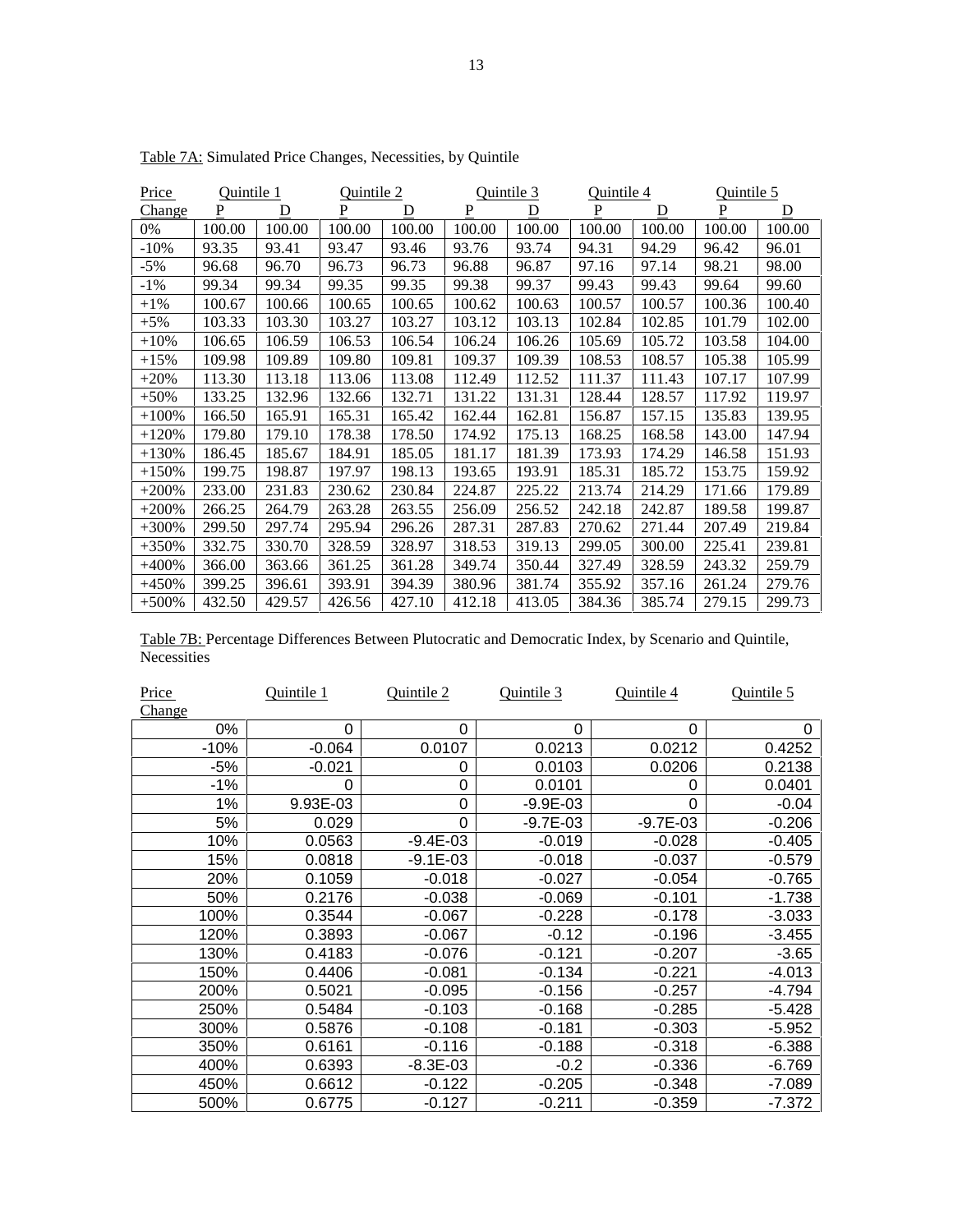| Price   | Ouintile 1 |        | Ouintile 2 |        | Ouintile 3 |        | Ouintile 4 |        | Ouintile 5 |        |
|---------|------------|--------|------------|--------|------------|--------|------------|--------|------------|--------|
| Change  | P          | D      | P          | D      | P          | D      | P          | D      | P          | D      |
| 0%      | 100.00     | 100.00 | 100.00     | 100.00 | 100.00     | 100.00 | 100.00     | 100.00 | 100.00     | 100.00 |
| $-10\%$ | 98.23      | 98.17  | 98.23      | 98.23  | 98.06      | 98.07  | 97.85      | 97.86  | 98.08      | 97.98  |
| $-5%$   | 99.11      | 99.09  | 99.11      | 99.12  | 99.03      | 99.03  | 98.93      | 98.93  | 99.04      | 98.99  |
| $-1\%$  | 99.82      | 99.82  | 99.82      | 99.82  | 99.81      | 99.81  | 99.79      | 99.79  | 99.81      | 99.80  |
| $+1%$   | 100.18     | 100.18 | 100.18     | 100.18 | 100.19     | 100.19 | 100.22     | 100.21 | 100.19     | 100.20 |
| $+5%$   | 100.89     | 100.92 | 100.89     | 100.88 | 100.97     | 100.97 | 101.08     | 101.07 | 100.96     | 101.01 |
| $+10%$  | 101.77     | 101.83 | 101.77     | 101.76 | 101.94     | 101.93 | 102.15     | 102.14 | 101.92     | 102.02 |
| $+15%$  | 102.66     | 102.75 | 102.66     | 102.65 | 102.91     | 102.90 | 103.22     | 103.21 | 102.88     | 103.03 |
| $+20%$  | 103.55     | 103.66 | 103.55     | 103.54 | 103.89     | 103.87 | 104.30     | 104.28 | 103.84     | 104.04 |
| $+50%$  | 108.87     | 109.16 | 108.87     | 108.84 | 109.71     | 109.67 | 110.75     | 110.70 | 109.60     | 110.11 |
| $+100%$ | 117.74     | 118.31 | 117.73     | 117.68 | 119.43     | 119.34 | 121.49     | 121.41 | 119.20     | 120.22 |
| $+120%$ | 121.29     | 121.97 | 121.28     | 121.22 | 123.31     | 123.21 | 125.79     | 125.69 | 123.04     | 124.27 |
| $+130%$ | 123.07     | 123.80 | 123.05     | 122.99 | 125.25     | 125.14 | 127.94     | 127.83 | 124.96     | 126.29 |
| $+150%$ | 126.61     | 127.46 | 126.59     | 126.53 | 129.14     | 129.01 | 132.24     | 132.11 | 128.80     | 130.33 |
| $+200%$ | 135.49     | 136.62 | 135.46     | 135.37 | 138.85     | 138.67 | 142.98     | 142.81 | 138.40     | 140.45 |
| $+250%$ | 144.36     | 145.77 | 144.32     | 144.21 | 148.56     | 148.34 | 153.73     | 153.52 | 148.00     | 150.56 |
| $+300%$ | 153.23     | 154.93 | 153.19     | 153.05 | 158.28     | 158.01 | 164.47     | 164.22 | 157.60     | 160.67 |
| $+350%$ | 162.10     | 164.08 | 162.05     | 161.89 | 167.99     | 167.68 | 175.22     | 174.92 | 167.20     | 170.78 |
| $+400%$ | 170.97     | 173.24 | 170.92     | 170.73 | 177.70     | 177.35 | 185.96     | 185.62 | 176.80     | 180.89 |
| $+450%$ | 179.84     | 182.39 | 179.78     | 179.58 | 187.42     | 187.02 | 196.71     | 196.33 | 186.40     | 191.00 |
| $+500%$ | 188.71     | 191.55 | 188.65     | 188.42 | 197.13     | 196.69 | 207.45     | 207.03 | 196.00     | 201.11 |

Table 8A: Simulated Price Change, Luxuries, by Quintile

Table 8B: Percentage Differences Between Plutocratic and Democratic Index, by Scenario and Quintile, Luxuries

| Price  | Quintile 1 | Quintile 2 | Quintile 3 | Quintile 4 | Quintile 5 |
|--------|------------|------------|------------|------------|------------|
| Change |            |            |            |            |            |
| 0%     | 0          | 0          | 0          | 0          | 0          |
| $-10%$ | 0.0611     | $\Omega$   | $-0.01$    | $-0.01$    | 0.102      |
| -5%    | 0.0202     | $-0.01$    | 0          | 0          | 0.0505     |
| $-1%$  | 0          | 0          | 0          | 0          | 0.01       |
| 1%     | 0          | 0          | 0          | 9.98E-03   | $-1E-02$   |
| 5%     | $-0.03$    | 9.91E-03   | 0          | 9.89E-03   | $-0.05$    |
| 10%    | $-0.059$   | 9.83E-03   | 9.81E-03   | 9.79E-03   | $-0.098$   |
| 15%    | $-0.088$   | 9.74E-03   | 9.72E-03   | 9.69E-03   | $-0.146$   |
| 20%    | $-0.106$   | 9.66E-03   | 0.0193     | 0.0192     | $-0.193$   |
| 50%    | $-0.266$   | 0.0276     | 0.0365     | 0.0451     | $-0.465$   |
| 100%   | $-0.484$   | 0.0425     | 0.0754     | 0.0658     | $-0.856$   |
| 120%   | $-0.561$   | 0.0495     | 0.0811     | 0.0795     | $-1.00$    |
| 130%   | $-0.593$   | 0.0488     | 0.0878     | 0.086      | $-1.064$   |
| 150%   | $-0.671$   | 0.0474     | 0.1007     | 0.0983     | $-1.188$   |
| 200%   | $-0.834$   | 0.0664     | 0.1296     | 0.1189     | $-1.481$   |
| 250%   | $-0.977$   | 0.0762     | 0.1481     | 0.1366     | $-1.73$    |
| 300%   | $-1.109$   | 0.0914     | 0.1706     | 0.152      | $-1.948$   |
| 350%   | $-1.221$   | 0.0987     | 0.1845     | 0.1712     | $-2.141$   |
| 400%   | $-1.328$   | 0.1112     | 0.197      | 0.1828     | $-2.313$   |
| 450%   | $-1.418$   | 0.1112     | 0.2134     | 0.1932     | $-2.468$   |
| 500%   | $-1.505$   | 0.1219     | 0.2232     | 0.2025     | $-2.607$   |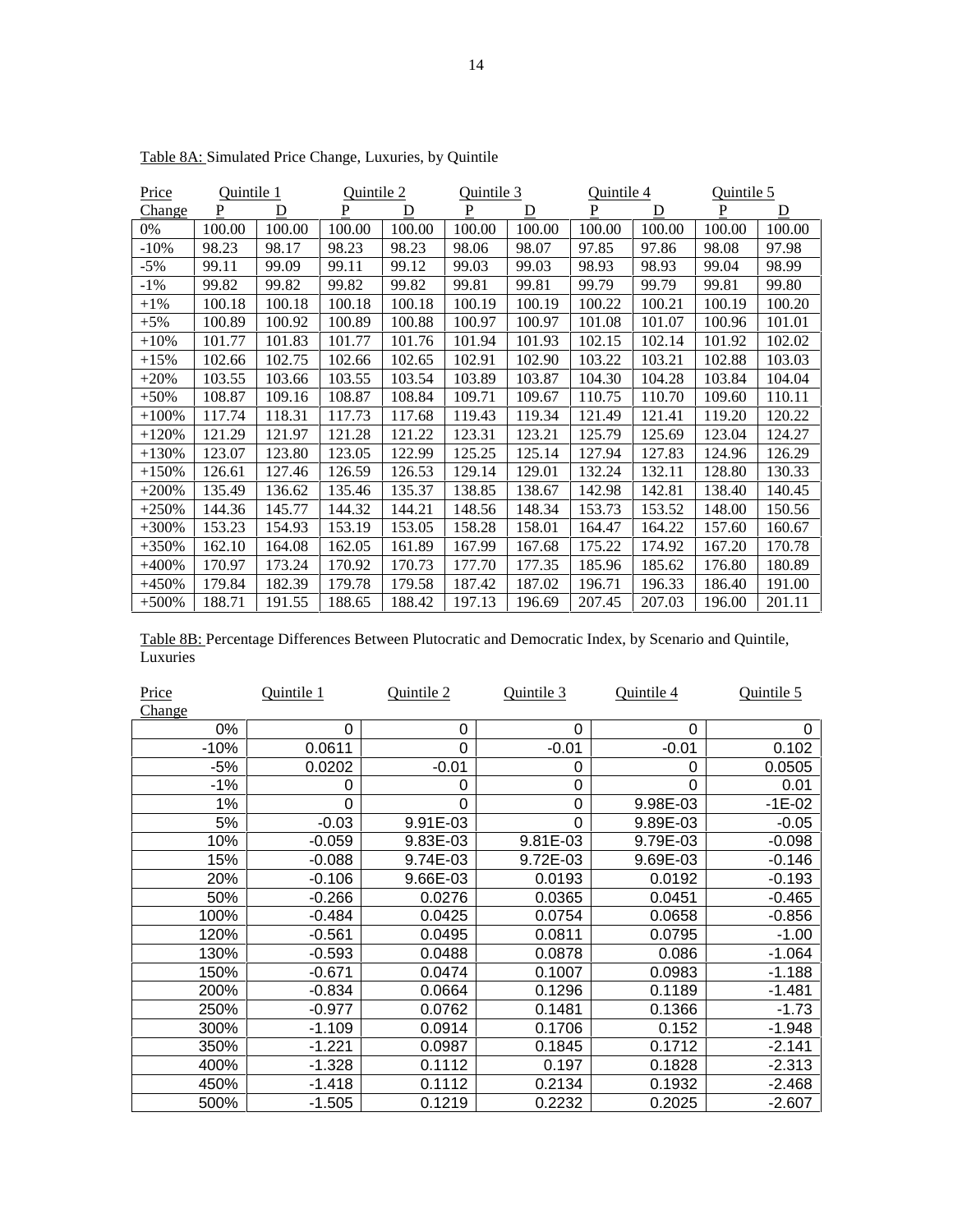In Table 7 the pattern of differences between index types across quintiles is somewhat more interesting. In the lowest quintile the plutocratic index exceeds the democratic, but by a very small amount. In the other quintiles the democratic index exceeds the plutocratic when necessities prices rise, but, again the differences are very small. The largest divergence between index types is, as expected, within the highest quintile, Q5, but, still, only 4 index points with a doubling of necessities prices. In Table 8, the pattern comparing index types across quintiles is the opposite of Table 7. The largest divergence is, again, in quintile 5, at about one index point for a doubling of luxuries prices.

While in some cases extreme, these scenarios give some indication of the maximum effects that price changes could impose on the comparison of plutocratic and democratic indices. It is the pattern of price changes, not the general level of inflation, which matters for this issue. In the empirical analysis of the previous section, the democratic index exceeded the plutocratic by about 0.6 points in 1997, when prices were less than 40% higher than the reference period. If the prices of only necessities were to increase by 50% the simulated democratic index exceeded the simulated plutocratic index by 5 points. Since patterns of price change cannot be predicted, this leaves the issue as an empirical matter.

#### *Conclusions:*

 The foregoing analysis examines the issue of the choice between the plutocratic ("one dollar-one vote") approach and the democratic ("one household-one vote") approach to constructing an aggregate price index for a society. Neither is favored by economic theory, but each incorporates different normative assumptions about the social welfare function. The extent to which the two types of index formulation will give different index values is an empirical issue and depends upon systematic difference in household expenditure patterns, the patterns of price changes which occur, and the assumptions about household behavior which underlie the index formula used to construct a household-level index. This empirical and hypothetical analysis used data from the Consumer Expenditure Survey and the CPI, at the greatest level of commodity disaggregation possible. The results show that there is little difference between the democratic and plutocratic index values for the period 1987-1997, and that the one index type need not always exceed the other. Extreme scenarios for price changes for only expenditure-inelastic goods showed a difference between the democratic and plutocratic index values of about 1 index point for every 10% increase in the relative prices of these goods.

 A complete examination of this issue would take into consideration other aspects for which empirical information are not, at present, available:

(1) Differences in price changes faced by different households, or different demographic groups of households, remains an empirically elusive issue. Unfortunately, data collected for the CPI do not identify the prices paid by survey households for the goods and services they purchase. It is possible that poorer households are restricted in their choice of outlets and, thus, prices they pay for goods, but there is no definitive empirical information on this. (2) The treatment of quality change in durable goods can affect the choice of index type. This is especially true for those goods for which the purchase decision may be discrete (not "how much", but "do I buy one or not"), (Erickson (1998)). (3) The level of detail at which commodities and services are defined for the CPI also does not allow a fine discrimination of which specific items within a goods category are being purchased by individual survey households. Expenditure shares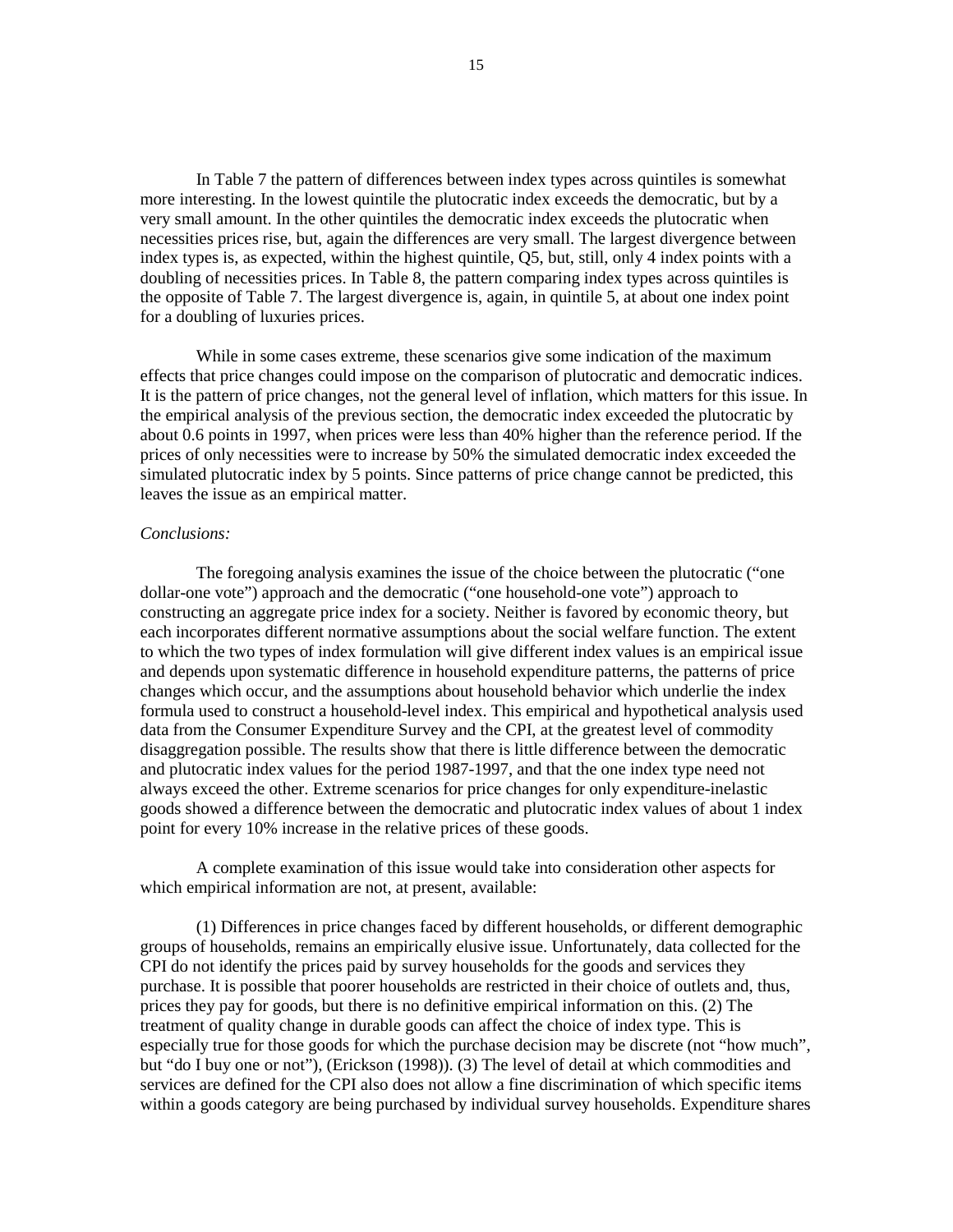can be derived for steak, but not the grade or the cut (filet mignon or top sirloin). In a very complex economy such a level of detail would be extremely difficult to capture for price index computation. Yet, it may be at this level of detail that differences in expenditure patterns, and thus the experience of inflation, may differ across household groups. (4) The assumption of a fixed weight index, or the choice of which index formula to employ to best describe a household's behavior to minimize the impact of price increases, can affect the comparison. The expenditure shares observed in a given sample of households in a given survey period might well be different from those of households in another period, under different relative prices and other economic conditions.